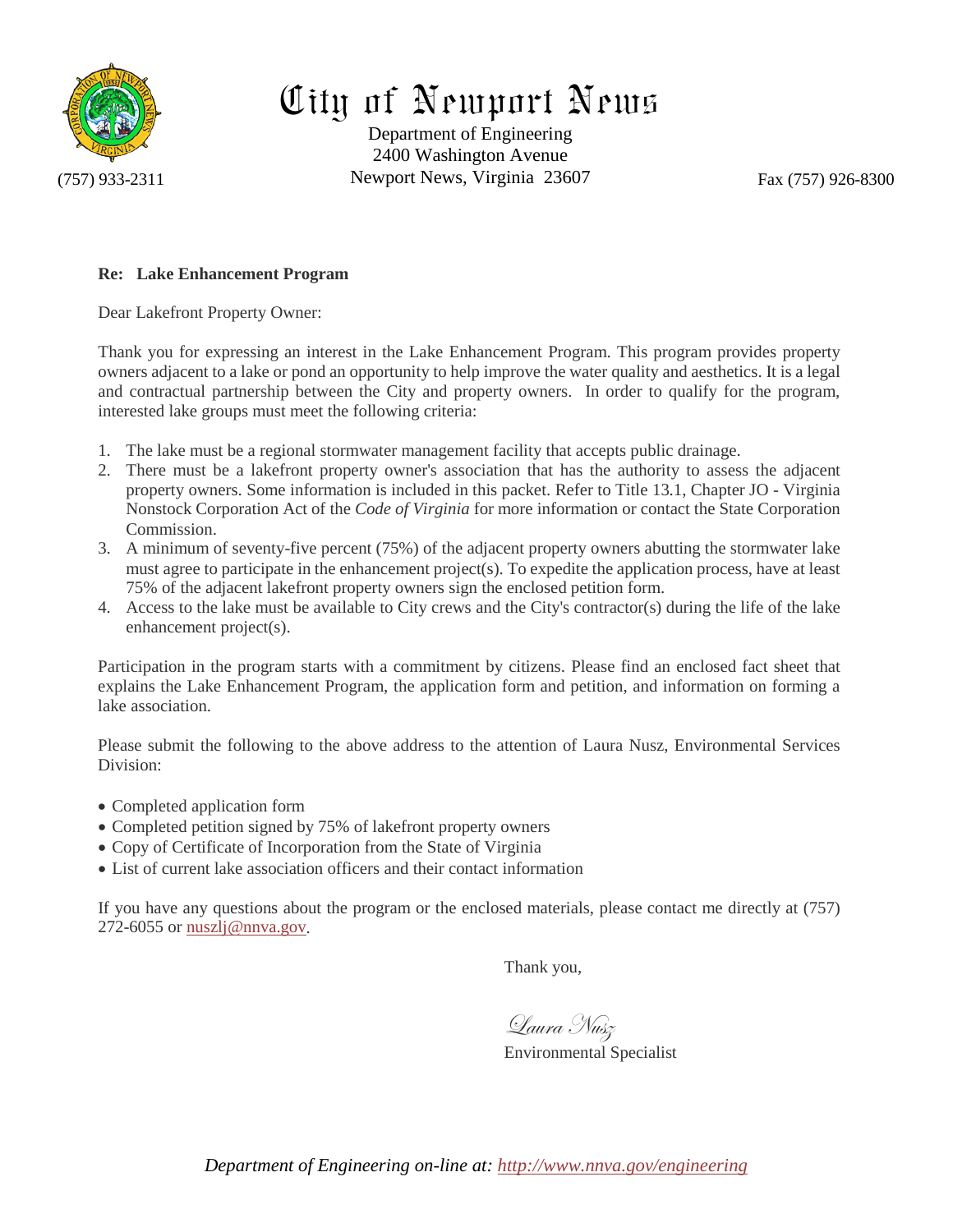

## City of Newport News

Department of Engineering 2400 Washington Avenue (757) 933-2311 Newport News, Virginia 23607 Fax (757) 926-8300

## Lake Enhancement Program Application Form

| Location/Area: 2000 and 2000 and 2000 and 2000 and 2000 and 2000 and 2000 and 2000 and 2000 and 200                                               |  |                                                |                                                                                           |  |
|---------------------------------------------------------------------------------------------------------------------------------------------------|--|------------------------------------------------|-------------------------------------------------------------------------------------------|--|
|                                                                                                                                                   |  | (Please indicate two streets that border lake) |                                                                                           |  |
|                                                                                                                                                   |  |                                                |                                                                                           |  |
| Is there currently a Lake or Homeowners Association?<br>If yes: How many properties are in the development?<br>How many properties are lakefront? |  |                                                | $\Box$ Yes<br>$\square$ No<br>the control of the control of the control of the control of |  |
|                                                                                                                                                   |  |                                                |                                                                                           |  |
| Lake/Homeowners Association Address:                                                                                                              |  |                                                |                                                                                           |  |
| <u> 1989 - Johann Stein, marwolaethau a bhann an t-Amhair ann an t-Amhair an t-Amhair an t-Amhair an t-Amhair an</u>                              |  |                                                |                                                                                           |  |
|                                                                                                                                                   |  |                                                |                                                                                           |  |
|                                                                                                                                                   |  |                                                |                                                                                           |  |
|                                                                                                                                                   |  |                                                |                                                                                           |  |
| Lake Association Point of Contacts:                                                                                                               |  |                                                |                                                                                           |  |
| Primary Contact:                                                                                                                                  |  | <b>Secondary Contact:</b>                      |                                                                                           |  |
|                                                                                                                                                   |  |                                                |                                                                                           |  |
| Name                                                                                                                                              |  | Name                                           |                                                                                           |  |
| Title                                                                                                                                             |  | Title                                          |                                                                                           |  |
|                                                                                                                                                   |  |                                                |                                                                                           |  |
| Address                                                                                                                                           |  | Address                                        |                                                                                           |  |
| Phone                                                                                                                                             |  | Phone                                          |                                                                                           |  |
|                                                                                                                                                   |  |                                                |                                                                                           |  |
| Email                                                                                                                                             |  | Email                                          |                                                                                           |  |

*Department of Engineering on-line at:<http://www.nngov.com/engineering>*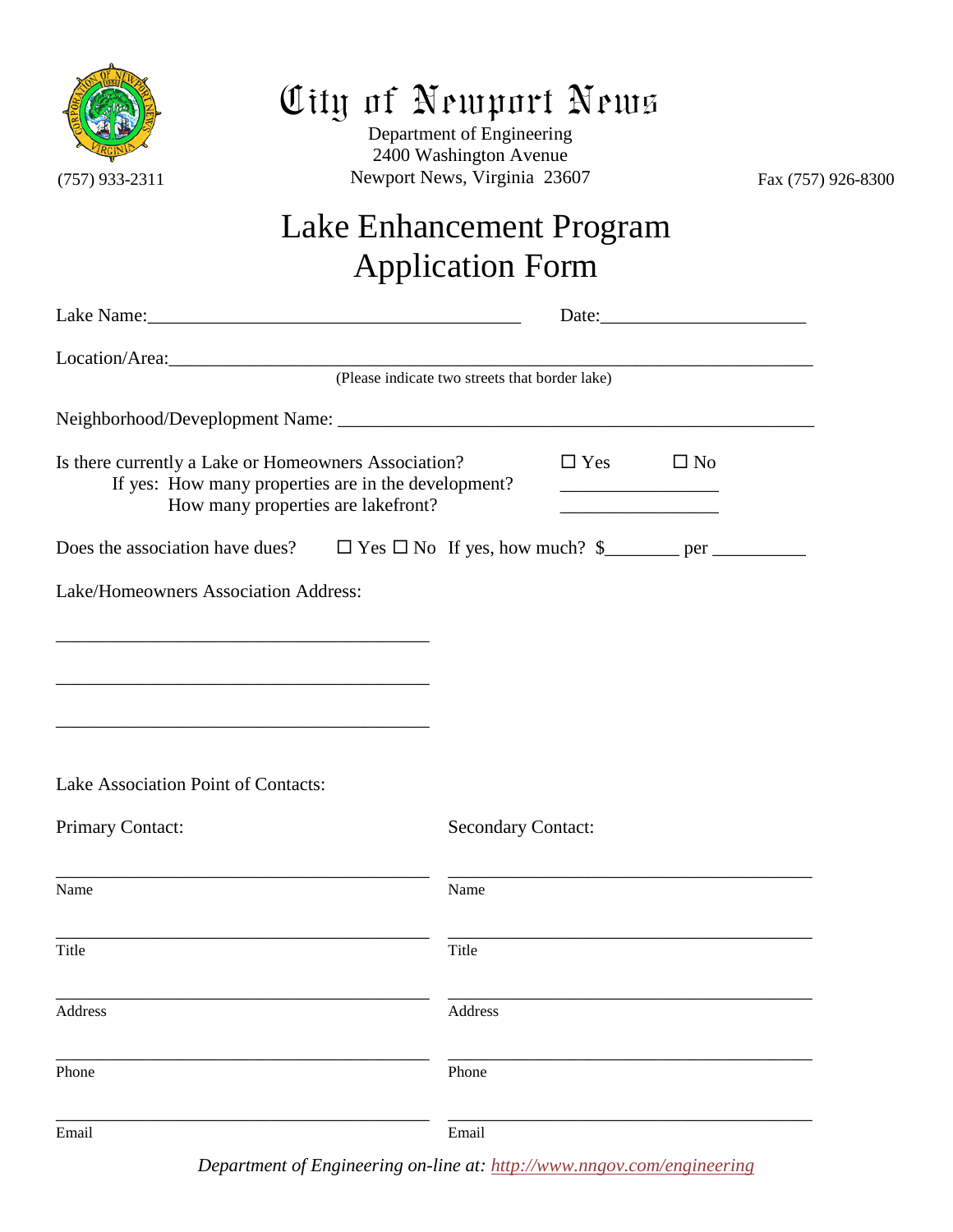Please list any concerns you have about your lake:

Please rank the following items by importance with respect to your lake: (Rank items from 1 to 10 with 1 being the most important)

| Algae                                                                           |  |  |  |
|---------------------------------------------------------------------------------|--|--|--|
| Nuisance/Invasive Vegetation (ex. <i>Phragmites</i> , cattails, duckweed, etc.) |  |  |  |
|                                                                                 |  |  |  |
| Litter and Debris                                                               |  |  |  |
| Erosion                                                                         |  |  |  |
| Flooding                                                                        |  |  |  |
| Fish Kills                                                                      |  |  |  |
| Mosquitoes                                                                      |  |  |  |
| Structural Concerns (ex. Cracked pipes, leaking riser, etc.)                    |  |  |  |
|                                                                                 |  |  |  |
|                                                                                 |  |  |  |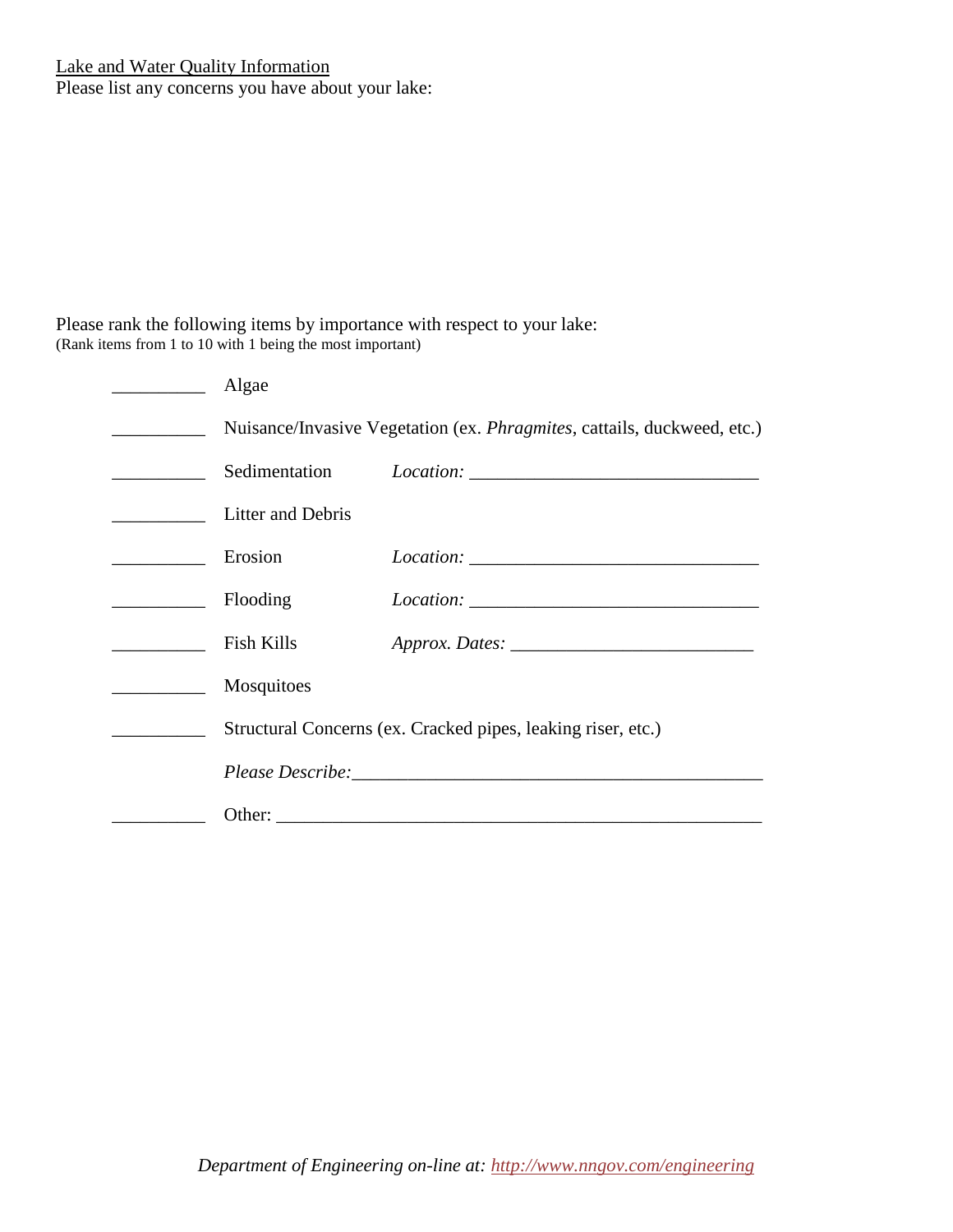## LAKE ENHANCEMENT PROGRAM PETITION

By signing this petition, I express my support for the Lake Enhancement Program and attest to the following:

- 1. I understand that before the City of Newport News can proceed with a Lake Enhancement Program project at my lake, a minimum of 75% of the adjacent lakefront property owners must agree to participate in the program.
- 2. I understand that in order for the City to conduct any Lake Enhancement Program project in my lake, the adjacent lakefront property owners, by means of an association, must enter into a Partnership Agreement with the City.
- 3. I understand that, as part of the Partnership Agreement, each adjacent lakefront property owner shall pay the City an assessment, which is based on the lakefront property owners' fifty percent (50%) share of the total construction costs for aeration and aquascaping projects.
- 4. I understand that when partnered with the City for Lake Enhancement Program aeration projects, the lakefront property owner's association shall pay the aeration equipment's monthly electrical bills.
- 5. I understand that there will be a public notice and hearing where the affected lakefront property owners will have the opportunity to make objections to the assessment.

| Printed name | Signature | Address |  |  |
|--------------|-----------|---------|--|--|
|              |           |         |  |  |
|              |           |         |  |  |
|              |           |         |  |  |
|              |           |         |  |  |
|              |           |         |  |  |
|              |           |         |  |  |
|              |           |         |  |  |
|              |           |         |  |  |
|              |           |         |  |  |
|              |           |         |  |  |
|              |           |         |  |  |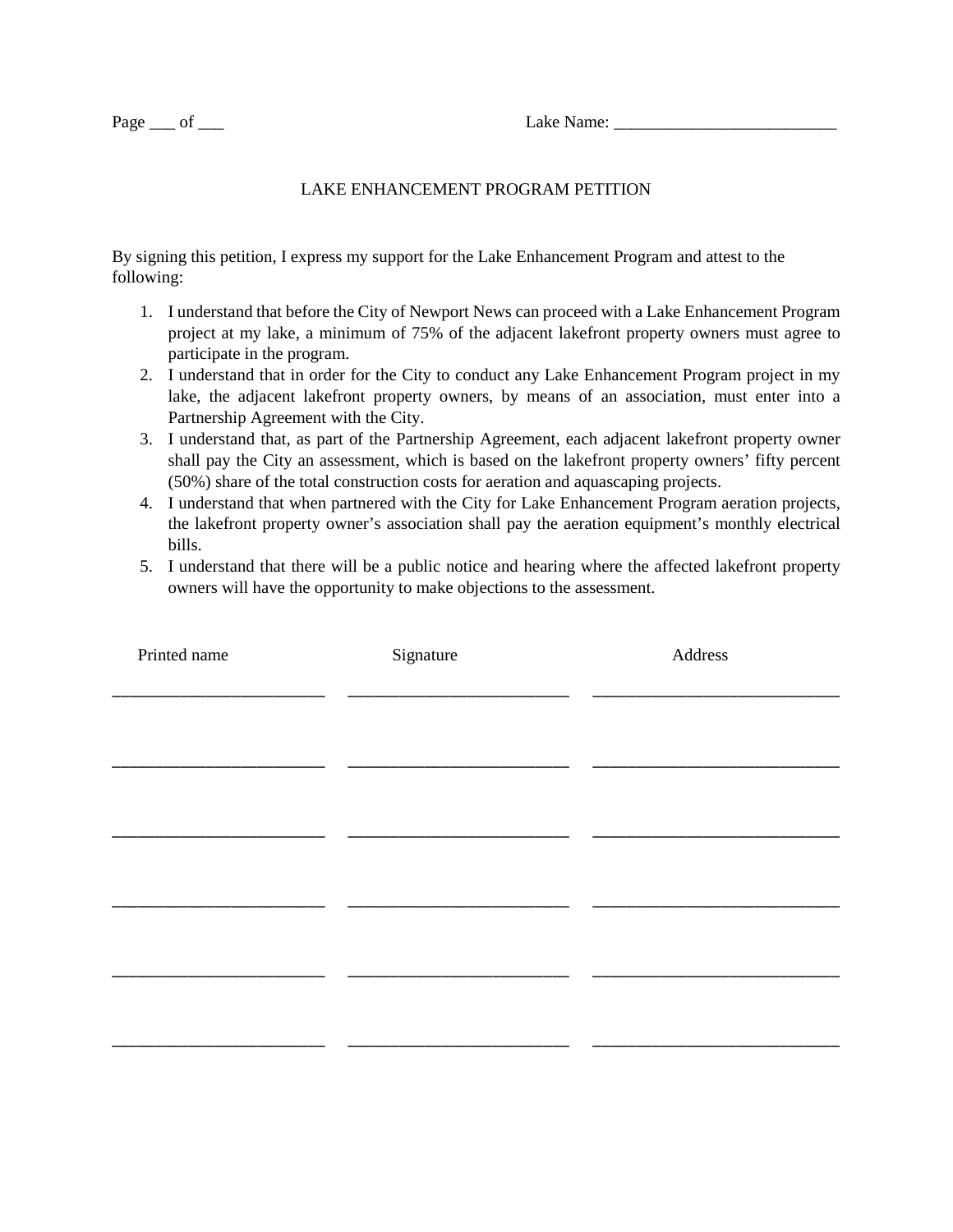## **Instructions to Form SCC819 - Articles of Incorporation of a Virginia Nonstock Corporation**

| <b>Filing Requirements</b>                                                                                                                                           |                                                        |                                                                                                                                                                                                      |  |  |
|----------------------------------------------------------------------------------------------------------------------------------------------------------------------|--------------------------------------------------------|------------------------------------------------------------------------------------------------------------------------------------------------------------------------------------------------------|--|--|
| <b>Required Fees</b>                                                                                                                                                 | <b>Filing Fee: \$75.00</b>                             |                                                                                                                                                                                                      |  |  |
| <b>File Online Today</b>                                                                                                                                             |                                                        | <b>Paper Filing</b>                                                                                                                                                                                  |  |  |
| Visit https://cis.scc.virginia.gov to file articles of incorporation for<br>a Virginia Nonstock Corporation in real time.                                            |                                                        | Download from https://scc.virginia.gov/pages/Virginia-Nonstock-<br>Corporations complete, print, and mail or deliver to below<br>address:                                                            |  |  |
| Questions?<br>Visit the CIS help page at https://scc.virginia.gov/pages/CIS-Help<br>for how-to guides, answers to frequently asked questions, and<br>helpful videos. |                                                        | <b>State Corporation Commission</b><br><b>Courier Delivery Address</b><br>1300 E. Main St, 1 <sup>st</sup> floor<br>Clerk's Office<br>P.O. Box 1197<br>Richmond, VA 23219<br>Richmond, VA 23218-1197 |  |  |
| processing fees apply for filing online.                                                                                                                             | Pay online with a credit card or eCheck. No additional | Include a check payable to State Corporation Commission.<br>DO NOT SEND CASH.                                                                                                                        |  |  |

#### **Note**

Consulting with an accountant or a tax professional before organizing a for-profit business as a Virginia nonstock corporation is recommended. If the corporation intends to obtain **tax-exempt status** under the Internal Revenue Code, refer to IRS Publication 557, "Tax-Exempt Status for Your Organization." The articles of incorporation must include certain provisions found within the publication. Clerk's Office Form SCC819NP may be a helpful template for preparing such articles.

### **Specific Instructions**

#### **Article I Name**

The name of the corporation may not contain any word or phrase that indicates or implies that it will conduct any business other than its authorized business, and the proposed corporate name must be distinguishable upon the records of the Commission. To check the availability of a name, visit [https://cis.scc.virginia.gov](https://cis.scc.virginia.gov/), or contact the Clerk's Office.

#### **Article II Members**

If the corporation will not have members, include a statement to that effect in the articles. If the corporation will have one or more classes of members, state the designation of each class and the qualifications and rights of the members of each class, including voting rights, or provide that such membership provisions will be set forth in the corporation's bylaws.

#### **Article III Director Selection**

The articles of incorporation must state how the corporation will elect or appoint its directors, as well as the designation of ex officio directors, if any. It is not sufficient for the articles to provide that the corporation will elect or appoint its directors as set forth in the bylaws.

A director's term is one year unless the articles provide for a different term, and the terms of groups of directors may be staggered by providing for this in the articles.

#### **Article IV Registered Agent**

The registered agent's sole duty is to receive legal documents and notices on behalf of the entity. The corporation may not serve as its own registered agent. The registered agent must be an individual or entity that meets one of the qualifications. Check the applicable box.

### **Article V Registered Office**

The registered office location must be identical to the registered agent's business office.

- **Only use a rural route and box number if the registered office's location has no street address.**
- **Only use a post office box if (i) there is no street address or rural route and box number, or (ii) the town/city has a population of 2,000 or less.**

Provide the name of the county **or** independent city where the registered office is physically located.

#### **Article VI Initial Directors**

A corporation can have directors immediately upon formation **only** if the articles name them. If the registered agent's qualification is that of an initial director, then include all the initial directors and their addresses.

#### **Incorporator(s)**

One or more incorporators must sign the articles. Include the signature and printed name of each person who signs. If signing on behalf of an incorporator that is a business entity, include the business entity's name, your printed name, and your role within the business entity. Providing an entity phone number or email address allows for quicker communication if there is an issue with the filing.

#### **Personal Identification Number (PIN)**

Upon acceptance of this document for filing, an assigned PIN will be sent electronically to the business email address, if provided, or by regular mail to the registered office address for use by the corporation in future online transactions with the Clerk's Office.

## **Important Information**

This form contains the minimum Virginia statutory requirements for articles of incorporation. If the articles of incorporation will need to include additional provisions, **separately** prepare and submit typewritten articles of incorporation. The articles must be in the English language, printed in black, using the following guidelines:

- use solid white paper
	- size 8 1/2" x 11" • no visible watermarks or background logos

• one-sided

• minimum 1.25" top margin and 0.75" all other sides

**Do not include Personally Identifiable Information**, such as a Social Security number, in a business entity document submitted to the Office of the Clerk for filing with the Commission. Information in these forms is available to the public. For more information, see Notice Regarding Personally Identifiable Information a[t www.scc.virginia.gov/clk.](http://www.scc.virginia.gov/clk)